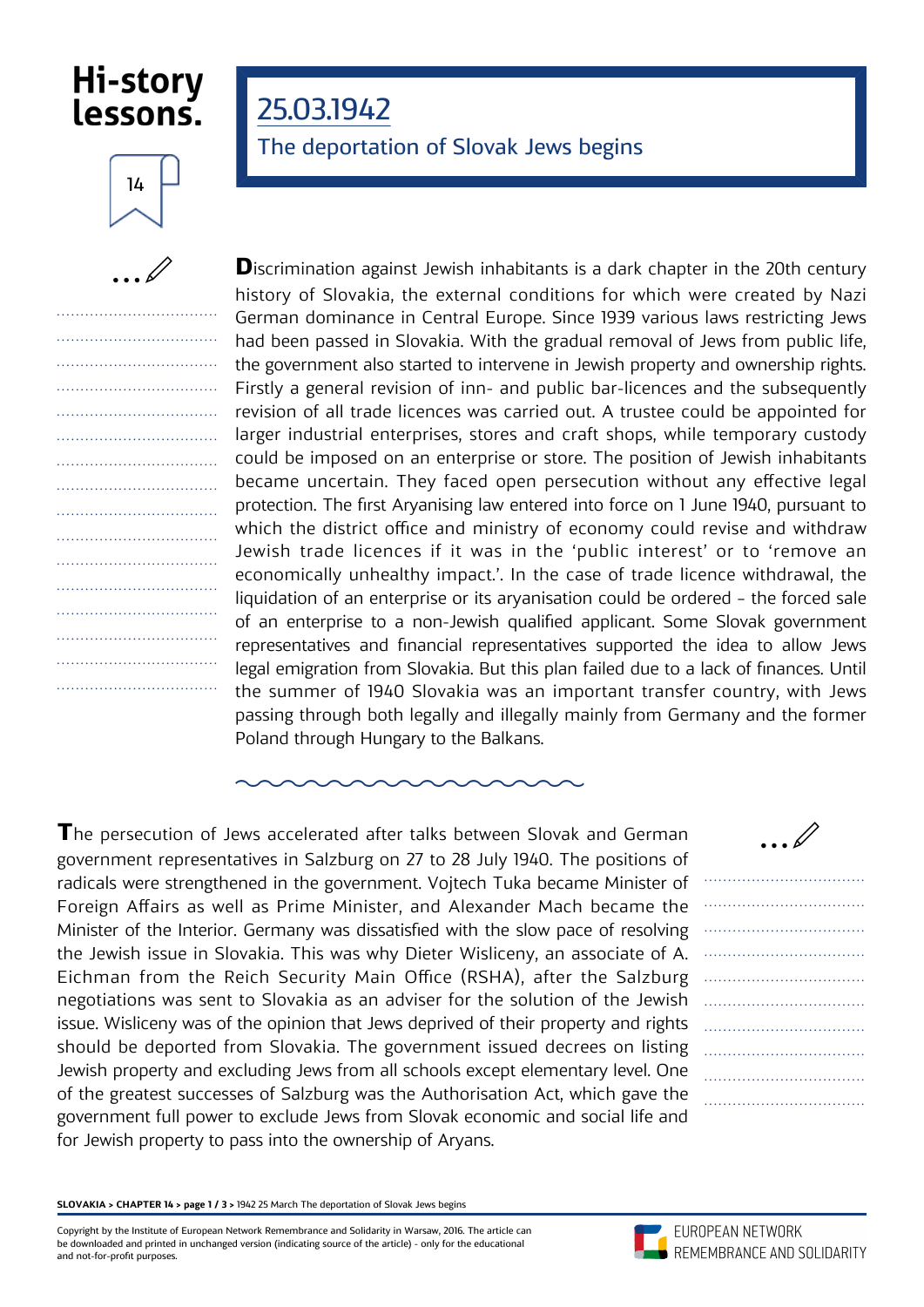$\ldots \emptyset$ 

|  |  |  |  |  |  |  |  |  |  |  |  |  |  |  |           |           |     | ľ |  |
|--|--|--|--|--|--|--|--|--|--|--|--|--|--|--|-----------|-----------|-----|---|--|
|  |  |  |  |  |  |  |  |  |  |  |  |  |  |  |           |           |     | 6 |  |
|  |  |  |  |  |  |  |  |  |  |  |  |  |  |  | $\ddotsc$ |           |     | ( |  |
|  |  |  |  |  |  |  |  |  |  |  |  |  |  |  |           | Ϋ,        |     |   |  |
|  |  |  |  |  |  |  |  |  |  |  |  |  |  |  |           |           |     | ć |  |
|  |  |  |  |  |  |  |  |  |  |  |  |  |  |  |           |           |     | ì |  |
|  |  |  |  |  |  |  |  |  |  |  |  |  |  |  |           |           |     | ź |  |
|  |  |  |  |  |  |  |  |  |  |  |  |  |  |  |           |           |     | ł |  |
|  |  |  |  |  |  |  |  |  |  |  |  |  |  |  |           | . .       |     | ľ |  |
|  |  |  |  |  |  |  |  |  |  |  |  |  |  |  |           |           |     | j |  |
|  |  |  |  |  |  |  |  |  |  |  |  |  |  |  |           |           |     |   |  |
|  |  |  |  |  |  |  |  |  |  |  |  |  |  |  |           |           |     | ľ |  |
|  |  |  |  |  |  |  |  |  |  |  |  |  |  |  |           |           |     | ( |  |
|  |  |  |  |  |  |  |  |  |  |  |  |  |  |  |           | .         |     | I |  |
|  |  |  |  |  |  |  |  |  |  |  |  |  |  |  |           | $\ddotsc$ |     | ٤ |  |
|  |  |  |  |  |  |  |  |  |  |  |  |  |  |  |           |           | . . | Ó |  |
|  |  |  |  |  |  |  |  |  |  |  |  |  |  |  |           |           |     | ć |  |
|  |  |  |  |  |  |  |  |  |  |  |  |  |  |  |           |           |     | ľ |  |
|  |  |  |  |  |  |  |  |  |  |  |  |  |  |  |           |           |     | t |  |
|  |  |  |  |  |  |  |  |  |  |  |  |  |  |  |           |           |     | Ó |  |
|  |  |  |  |  |  |  |  |  |  |  |  |  |  |  |           |           |     | 6 |  |
|  |  |  |  |  |  |  |  |  |  |  |  |  |  |  |           |           |     | ı |  |
|  |  |  |  |  |  |  |  |  |  |  |  |  |  |  |           |           |     |   |  |

**A** principal breakthrough was the 30 January 1940 decree on Jewish enterprises, the Second Arvanisation Law. The Central Economic Office (ÚHÚ) acquired the right to order the closure of Jewish enterprises and their transfer to non-Jews. The entire legislative process against the Jews culminated in the issuance of Government Decree No. 198/1941 of 9 September 1941 on the legal position of Jews, which was also known as the Jewish Code. This decree was prepared according to the German Nuremberg Race Laws, and taking into account the sixyears since the latter's adoption, the Jewish Code was much stricter. It contained 270 articles that determined the term 'Jew' on a racial basis, deprived Jews of their property and civil rights, completely isolated them from other inhabitants, restricted their free movement and forced all Jews over six years of age to wear a yellow star as identification. Marriage between Jews and non-Jews and between Jews and those of a Jewish mixed-background, was prohibited under threat of punishment. Privacy of correspondence was limited by mandatory identification of Jews' postal communications. The code included absurdities such as the prohibition of pictures, statues, busts of prominent national and state figures, gramophone records with national songs, state coat of arms, flags, binoculars and cameras. The code allowed a presidential exception to be sought, which protected against discriminatory measures. Slovak Catholic bishops, the Holy See and representatives of the Augsburg Confession Evangelical Church protested again the adoption of the Jewish Code. The code definitively resulted in the concentration of pauperised Jewish inhabitants. Guarded camps and centres were established, which were the future base for the deportation of Jews from Slovakia. Labour camps in Nováky, Sereď and Vyhne served as evidence of the economic utility of the Jews for the state.

**T**he idea of deporting Jews was not new, but after the 23 and 24 October 1941 meeting of Slovak government representatives with Hitler and Himmler the concept acquired distinct features. On 20 January 1942 at a secret conference held in Wannsee near Berlin led by the chief of RSHA Reinhard Heydrich, the 'final solution' of the Jewish issue (holocaust) on a European scale was agreed, including the coordination of the required means. During German-Slovak negotiations about increasing Slovak manpower in Germany in 1942, the Slovak party refused to increase the number of Slovak workers in Germany, instead offering 20,000 Slovak Jews as compensation. Based on the command of Himmler, this manpower was not available to the German Ministry of Labour but rather to the RSHA.

**D**espite interventions by the Jews themselves, the Holy See and the college of bishops, deportations of Slovak Jews began on 25 March 1942 – when the first transport of women and girls left Poprad for Auschwitz concentration camp. Those deported could only take personally property up to 50 kg. The Slovak government paid a 'settlement fee' of 500 Reichmarks for each deported Jew. The deportations of Jews were illegal. Parliament adopted the law on Jewish deportation on 15 May 1942. Paradoxically, at the time of this law being adopted almost 40,000 Jews had been deported from Slovakia. Up until the process stopped in October 1942, an additional 20,000 Jews had been deported. The law on deporting Jews included exceptions. At this time of risk, some Slovak Jews sought salvage by escaping to Hungary, which was not deporting Jews at that time. The German importance of Jewish deportations from Slovakia was highlighted by Adolf Eichmann's visit to Bratislava at the end of May 1942. Eichmann agreed at a meeting with Vojtech Tuka and Alexander Mach on family transports, so that not only Jews accounted for the workforce. Eichmann guaranteed that the Germans would treat the deported Jews

**SLOVAKIA > CHAPTER 14 > page 2 / 3 >** 1942 25 March The deportation of Slovak Jews begins